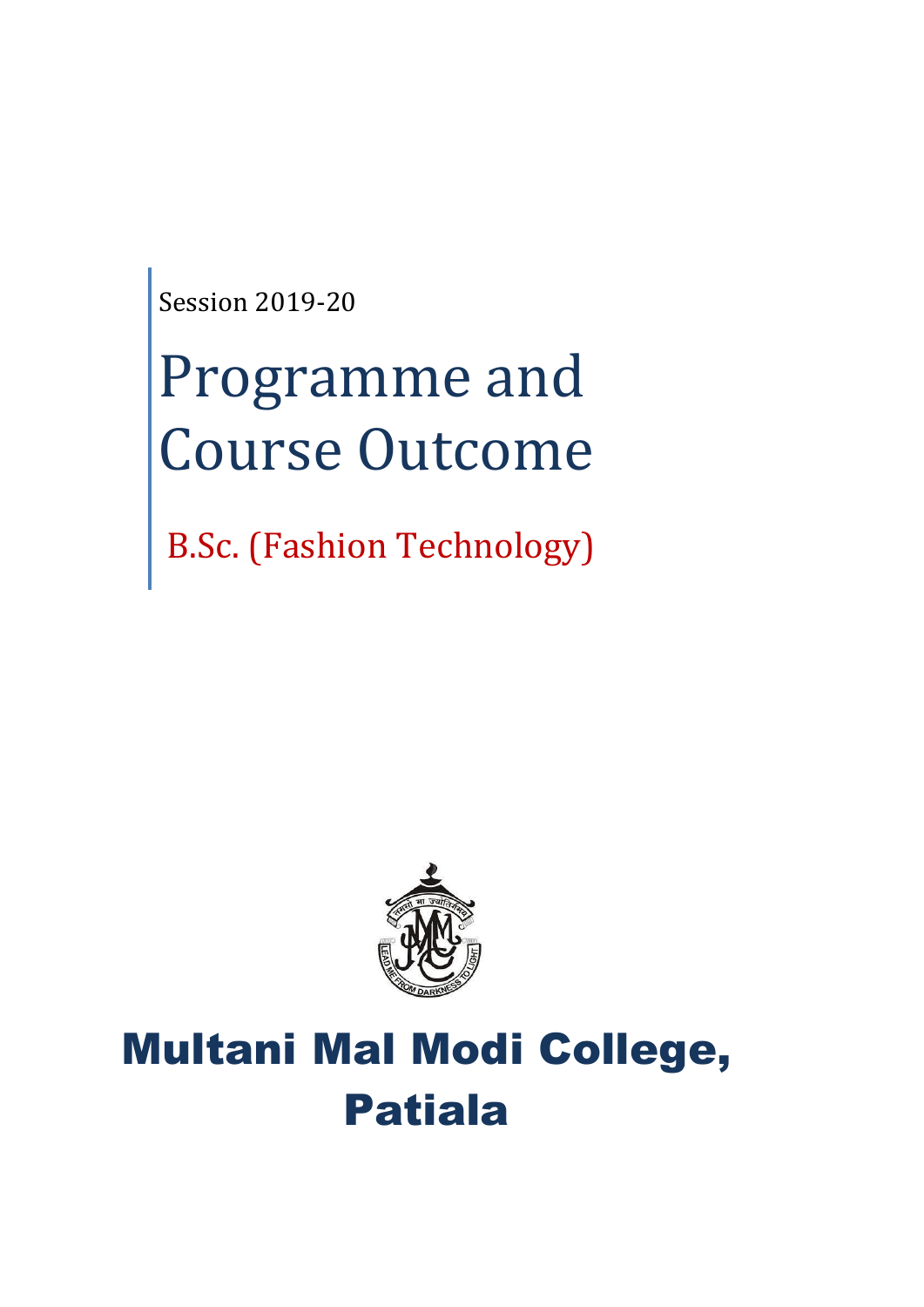### *Programme & Course Outcomes of* **B.Sc. (Fashion Technology)**

*(Session 2019-20)*

### **Program Outcomes (POs)**

**PO1: Fashion and Fabric Theory Knowledge:** Understanding Theories & Principles of behind Fabric Construction, Textile Science, History of Art, Textile, Costumes, Fashion theories, Styles, Marketing and Merchandising

**PO2: Design Process Knowledge:** To apply the knowledge of elements and principles of design to create futuristic designs on various domains and develop prototypes using draping, flat pattern making and stitching.

**PO3: Modern Tool Usage:** Develop skill to apply software tools knowledge to design and create prototypes

**PO4: Visual Communication:** To visually communicate ideas in the form of artistic fashion illustrations, graphic illustration, styling, fashion photography and visual display of merchandise.

**PO5: Professional Skills:** To demonstrate Event Management, Team Work, Leadership, Entrepreneurial and Business Skills

#### **B.Sc. (Fashion Technology)**

#### **Program Specific Outcomes (PSOs)**

Fashion Technology Specific Program Objectives

Upon completion of the Bachelor of Science in Fashion Technology, graduates will be able to:

**PSO1:** Understands the basic cognitive on fashion illustration, apparel designing, draping and to develop the innovative skill in the field of pattern making and grading, garment construction and to rolling apparel industry.

**PSO2:** To skill orientation through learning the procedures of the pattern drafting, pattern cutting, and process of fabric formation and construction of garments to textile industry.

**PSO3:** Will able to apply their updated knowledge of current trends of fashion in the creation of innovative design to produce garment to the modern textile industry.

**PSO4:** Will able to practice the modern tool and technologies using Corel Draw, Photoshop Reach CAD software with using different types of garment designed and prepare the garment making to the textile and fashion industry.

**PSO5:** The students will exhibit the demonstration in fashion portfolio sketching, dyeing and printing textile processing in the modern world.

**PSO 6:** Have a strong foundation and understanding of the garment manufacturing process and procedures

PSO: 6 Integrate fashion design in the business context by applying consumer psychology, markets, and trends to create product lines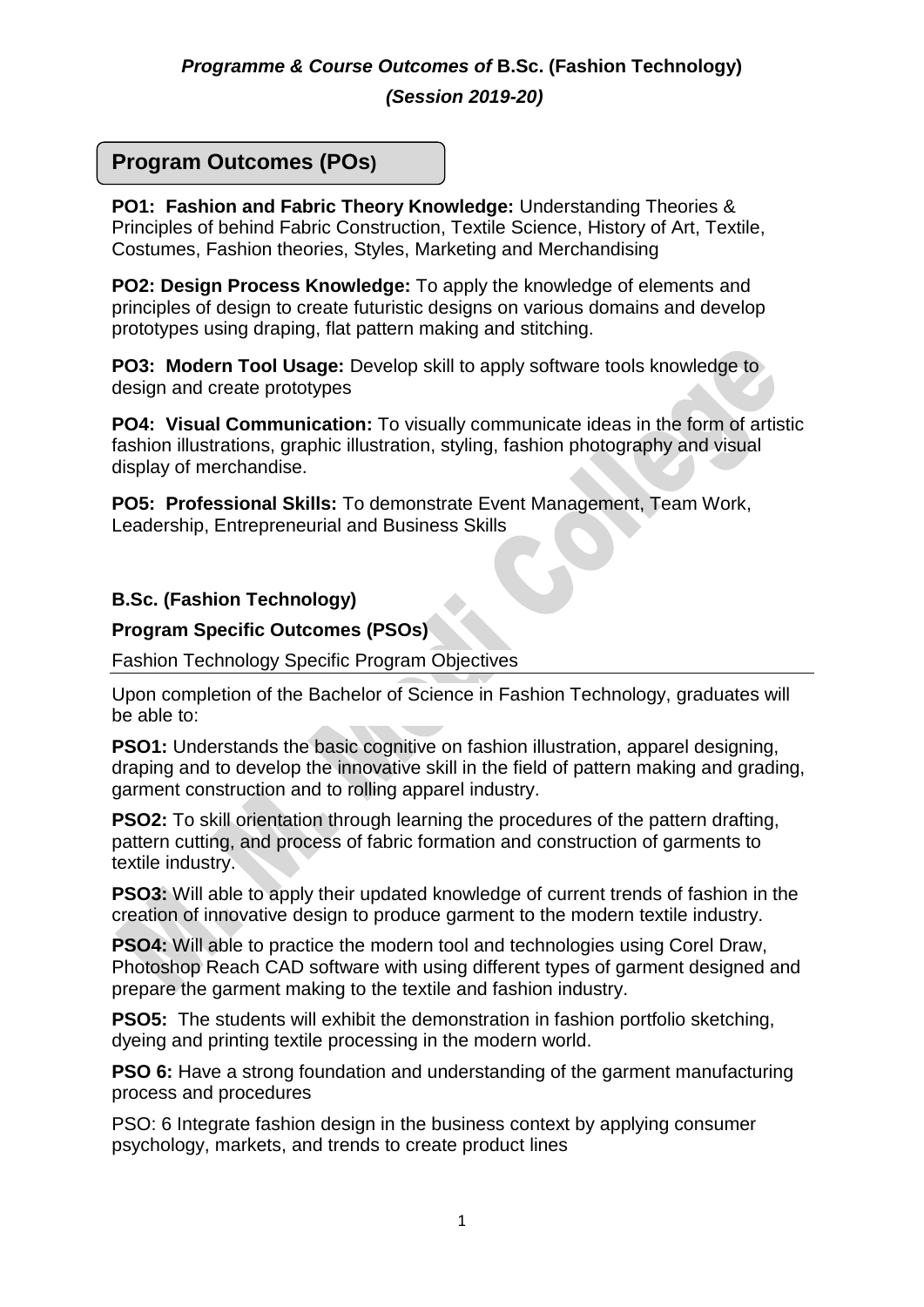### *Programme & Course Outcomes of* **B.Sc. (Fashion Technology)**

*(Session 2019-20)*

**Course Outcomes (COs)**

### **B.Sc (Fashion Technology)**

### **Semester-1st**

### **Theory Papers**

| <b>Paper Code</b>       | <b>Paper Name</b>               |
|-------------------------|---------------------------------|
| <b>BFT-101</b>          | Punjabi compulsory (Mudla Gyan) |
| <b>BFT-102</b>          | Elements of design              |
| <b>BFT-103</b>          | Drafting & Pattern Making-I     |
| <b>BFT-104</b>          | <b>Fundamentals of Computer</b> |
| <b>Practical Papers</b> |                                 |

#### **Practical Papers**

| <b>Paper Code</b> | <b>Paper Name</b>                      |
|-------------------|----------------------------------------|
| <b>BFT-112</b>    | <b>Elements of design</b>              |
| <b>BFT-113</b>    | <b>Drafting &amp; Pattern Making-I</b> |
| <b>BFT-114</b>    | <b>Fundamentals of Computer</b>        |

### **Semester-II (Exam. April/May.)**

| <b>Paper Code</b> | <b>Paper Name</b>        | <b>Internal</b>   | <b>External</b>   | <b>Total Marks</b> | <b>Credit</b>   |
|-------------------|--------------------------|-------------------|-------------------|--------------------|-----------------|
|                   |                          | <b>Assessment</b> | <b>Assessment</b> |                    | hours/week      |
|                   |                          |                   |                   |                    |                 |
|                   | Communication            | 26                | 74                | 100                | $6\phantom{1}6$ |
| <b>BFT-201</b>    | <b>Skills in English</b> |                   |                   |                    |                 |
|                   | Punjabi                  | 25                | 75                | 100                | $6\phantom{1}6$ |
| *BFT-202          | Compulsory/              |                   |                   |                    |                 |
|                   | Punjabi                  |                   |                   |                    |                 |
|                   | compulsory(Mudl<br>a     |                   |                   |                    |                 |
|                   | Gyan                     |                   |                   |                    |                 |
|                   |                          |                   |                   |                    |                 |
| <b>BFT-203</b>    | <b>Fashion Studies</b>   | 26                | 74                | 100                | $6\phantom{1}6$ |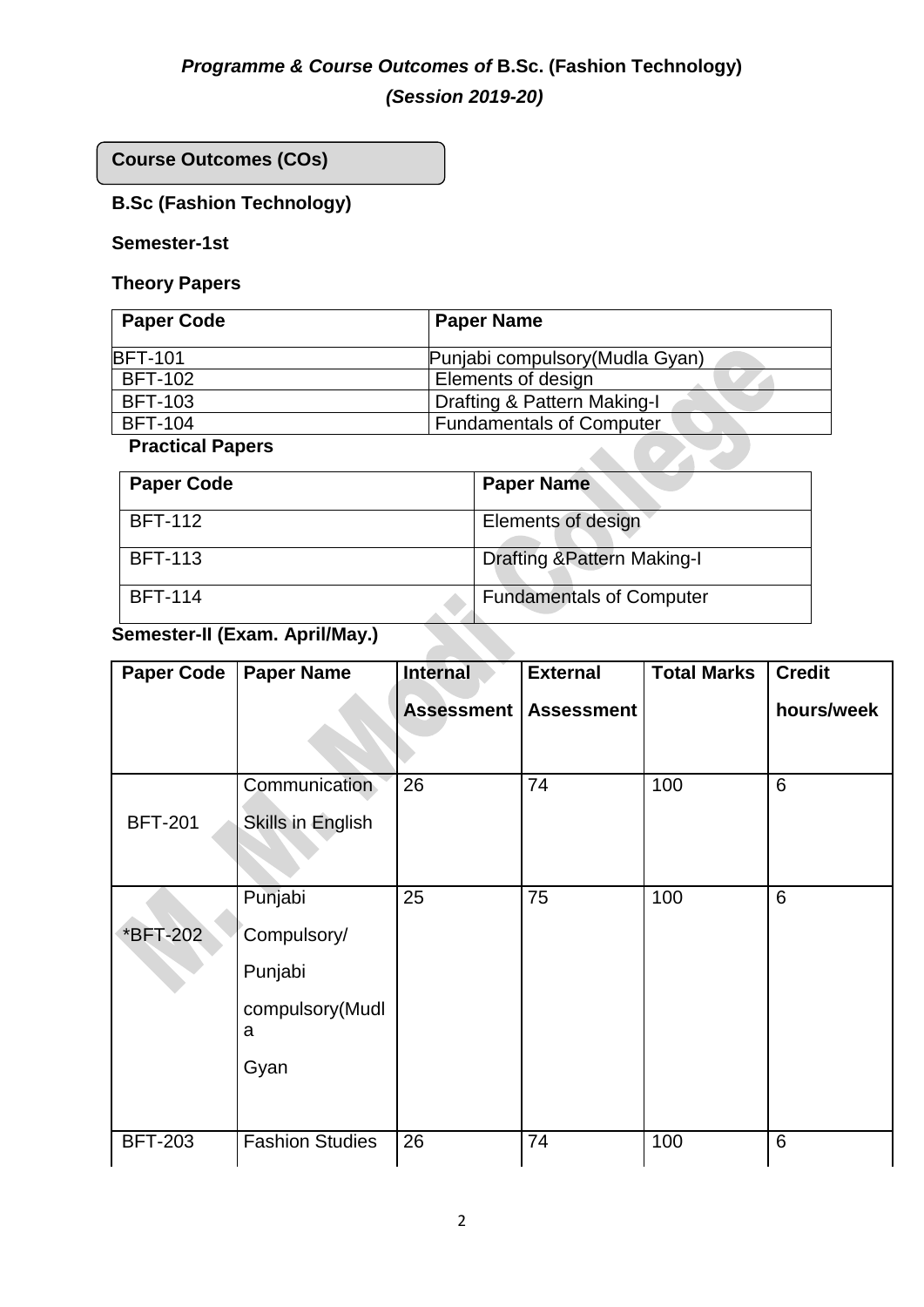| <b>BFT-204</b> | Textile Science-I   26 | 4 | 100 |  |
|----------------|------------------------|---|-----|--|

| <b>Paper Code</b> | <b>Paper Name</b>     |
|-------------------|-----------------------|
|                   |                       |
|                   | Sewing                |
|                   | Techniques &          |
| <b>BFT-212</b>    | Equipments            |
|                   |                       |
|                   | Fashion               |
| <b>BFT-213</b>    | <b>Illustration-I</b> |
|                   |                       |
|                   | <b>Textile</b>        |
| <b>BFT-214</b>    | Science-I             |
|                   |                       |

### **B.Sc. (Fashion Technology) I**

**Semester-1**

**ਬੀ. ਐਸ ਸੀ. ਐਫ਼ ਟੀ ਭਾਗ ਪਹਿਲਾ ਸਮੈਸਟਰ ਪਹਿਲਾ ਦੀ ਪੰ ਜਾਬੀ ਲਾਜ਼ਮੀ ਹਿਸ਼ੇਦੀ ਪੜ੍ਹਾਈ ਉਪਰੰ ਤ**

### **ਹਿਹਦਆਰਥੀਆਂਦੀ ਯੋਗਤਾ ਅਤੇਸਮਰਥਾ ਹਿਚ ਸਾਰਥਕ ਿਾਧਾ ਿੋਿੇਗਾ**

ਸਾਹਿਤਕ ਰਚਨਾਵਾਂ ਦੇ ਮਾਧਿਅਮ ਨਾਲ ਵਿਦਿਆਰਥੀਆਂ ਅੰਦਰ ਸਾਹਿਤਕ ਰੁਚੀਆਂ ਦਾ ਵਿਕਾਸ ਹੋਵੇਗਾ

ਭਾਸ਼ਾ ਦੀ ਸਿਧਾਂਤਕ ਜਾਣਕਾਰੀ ਨਾਲ ਵਿਦਿਆਰਥੀ ਦੀ ਭਾਸ਼ਾਈ ਸਮਰੱਥਾ ਵਿਚ ਵਾਧਾ

ਸਮਾਜਿਕ ਵਾਤਾਵਰਣ ਤੇ ਸਭਿਆਚਾਰਕ ਵਿਸ਼ਿਆਂ ਸਬੰਧੀ ਗਿਆਨ ਦੀ ਪ੍ਰਾਪਤੀ

ਆਲੋਚਨਾਤਮਕ ਤੇ ਸਿਰਜਣਾਤਮਕ ਸੋਚ/ਪਹੁੰਚ ਦਾ ਵਿਕਾਸ

ਮਨੁੱਖੀ ਹੋਂਦ ਦੇ ਸੰਕਟਾਂ ਦੀ ਨਿਸ਼ਾਨਦੇਹੀ ਅਤੇ ਉਹਨਾਂ ਦਾ ਯੋਗ ਹੱਲ ਲੱਭਣ ਦੇ ਸਮਰੱਥ ਹੋਣਾ

ਵਿਦਿਆਰਥੀ ਆਪਣੇ ਵਿਚਾਰਾਂ ਨੂੰ ਲਿਖਿਤ ਅਤੇ ਮੌਖਿਕ ਰੂਪ ਵਿਚ ਵਿਅਕਤ ਕਰਨ ਦਾ ਹੁਨਰ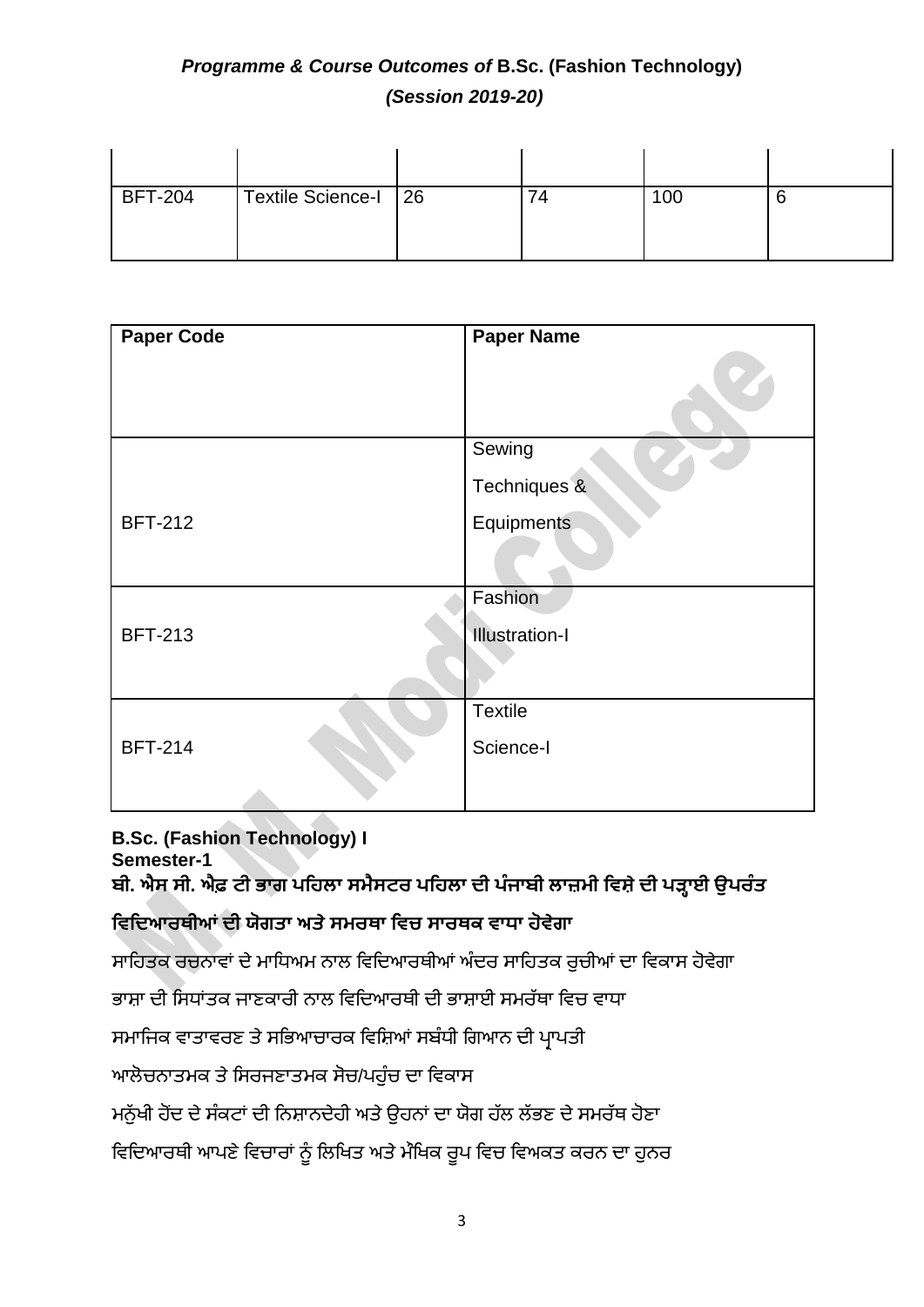ਪੰਜਾਬੀ ਭਾਸ਼ਾ ਦੀ ਵਿਆਕਰਨਕ ਮਹਾਰਤ ਨਾਲ ਕਿਸੇ ਵੀ ਹੋਰ ਭਾਸ਼ਾ ਨੰ ਆਸਾਨੀ ਨਾਲ ਗਹਿਣ/ਸਮਝਣ ਦੀ ਯੋਗਤਾ

### Course Outcomes (COs): BFT-102; Elements of design

CO: 1 to provide students creativity based sound foundation for design work.

CO: 2. Have technical knowledge for creative art work.

CO: 3 To develop the aesthetic and creative sense for designing fashion apparels

CO: 4 To develop a design vocabulary as an essential tool for practicing as designers.

. Course Outcomes (COs): BFT-103; Drafting & Pattern Making-I

- CO: 1 To provide fundamental knowledge of various tools and techniques of drafting and pattern making
- CO: 2. To impart technical knowledge for skill in pattern making and its techniques
- CO: 3 To understand the basic components of garments
- CO: 4 To study the concept of fitting and pattern alterations

Course Outcomes (COs): BFT-104; Fundamentals of Computer

CO: 1 To acquaint students with knowledge of basic of computer

CO: 2 To acquaint students with knowledge of CAD based application in fashion designing

- CO: 3 To enable the students to have a working knowledge of MS Office.
- CO: 4 To assist the students in making work assignments in word file and giving power point presentations.

### Course Outcomes (COs): BFT-112; Elements of design (Practical)

CO: 1 To acquaint the students with the use & application of design elements like Lines, Shapes, Texture & color to form a good design.

CO: 2. To develop the aesthetic and creative sense for designing through knowledge of principles of design

CO: 3 To develop a design sense through color aspects in designs

Co: 4 To enable students to understand rendering of textures

Course Outcomes (COs): BFT-113; Drafting & Pattern Making-I (Practical)

CO: 1 To understand and create various structural design components in clothing.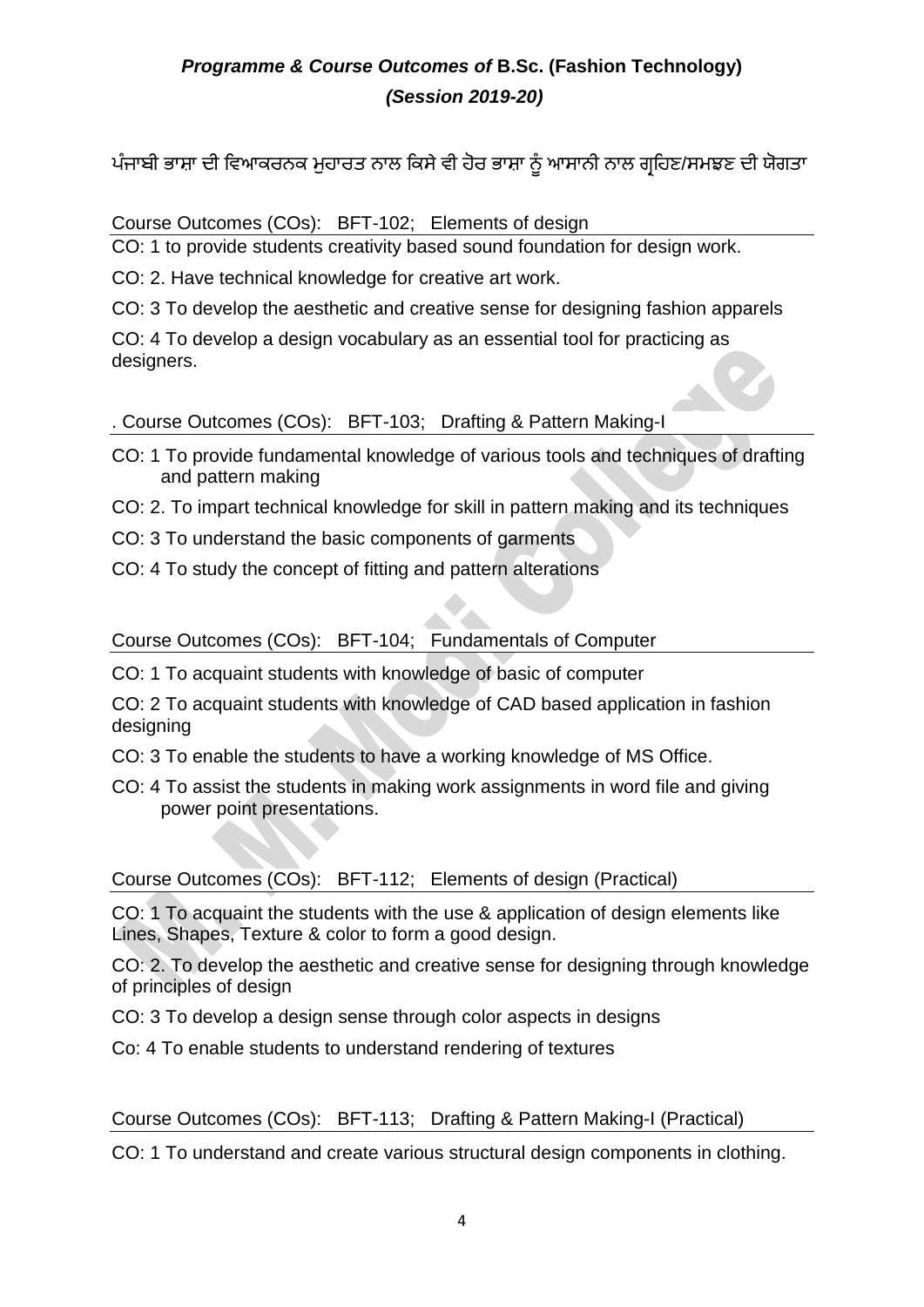### Course Outcomes (COs): BFT-114; Fundamentals of Computer (Practical)

CO: 1 To enable students to handle of Corel draw tools and create design compositions

CO: 2 To enable the students to make presentations in PowerPoint with its multimedia tools.

### **B.Sc. (Fashion Technology) I Semester-II ਬੀ. ਐਸ ਸੀ. ਐਫ਼ ਟੀ ਭਾਗ ਪਹਿਲਾ ਸਮੈਸਟਰ ਦੂਜਾ ਦੀ ਪੰ ਜਾਬੀ ਲਾਜ਼ਮੀ ਹਿਸ਼ੇਦੀ ਪੜ੍ਹਾਈ ਉਪਰੰ ਤ**

### **ਹਿਹਦਆਰਥੀਆਂਦੀ ਯੋਗਤਾ ਅਤੇਸਮਰਥਾ ਹਿਚ ਸਾਰਥਕ ਿਾਧਾ ਿੋਿੇਗਾ**

ਵਿਆਕਰਨਕ ਪੱਧਰ ਉੱਤੇ ਪੰਜਾਬੀ ਭਾਸ਼ਾ ਨੂੰ ਸ਼ੁੱਧ ਰੂਪ ਵਿਚ ਉਚਾਰਨ, ਲਿਖਣ ਅਤੇ ਪੜ੍ਹਨ ਦਾ ਹਨਰ

ਪੰਜਾਬੀ ਭਾਸ਼ਾ ਦੇ ਸ਼ਬਦ ਨਿਰਮਾਣ ਪ੍ਰਬੰਧ ਦਾ ਗਿਆਨ

ਵੱਖ ਵੱਖ ਉਪਭਾਸ਼ਾਵਾਂ ਦੀ ਵੱਖਰਤਾ ਰਾਹੀਂ ਪੰਜਾਬ ਦੀ ਭਾਸ਼ਾਈ ਭਿੰਨਤਾ ਤੇ ਵਿਸ਼ਾਲਤਾ ਦਾ ਗਿਆਨ

ਵਿਭਿੰਨ ਸਮਾਜਿਕ, ਰਾਜਨੀਤਕ, ਧਾਰਮਿਕ ਮੁੱਦਿਆਂ ਸਬੰਧੀ ਵਿਚਾਰਾਂ ਦੇ ਨਿਰਮਾਣ ਦੀ ਸਮਰੱਥਾ ਵਿਚ ਵਾਧਾ

ਮਕਾਬਲੇ ਦੀਆਂ ਪੀਖਿਆਵਾਂ ਵਿਚ ਸਹਾਇਕ

ਸਮਾਜਿਕ ਰਿਸ਼ਤਿਆਂ ਵਿਚ ਭਾਵਾਂ ਦੀ ਸਰਲ ਪੇਸ਼ਕਾਰੀ ਨਿਜੀ ਚਿੱਠੀ-ਪੱਤਰ ਰਾਹੀਂ ਕਰਨ ਦੀ ਯੋਗਤਾ

ਵਪਾਰਕ ਪੱਤਰ ਵਿਹਾਰ ਰਾਹੀਂ ਵਪਾਰਕ ਪੱਧਰ 'ਤੇ ਸੰਚਾਰ ਸਮਰੱਥਾ ਦਾ ਵਿਕਾਸ

ਭਾਸ਼ਾ ਦੇ ਵਿਭਿੰਨ ਰਪਾਂ ਨੰ ਸਮਝ ਕੇ ਸਮਾਜ ਵਿੱਚ ਪ੍ਰਭਾਵਸ਼ਾਲੀ ਰਪ ਵਿੱਚ ਵਿਚਰਨ ਦੀ ਯੋਗਤਾ

ਭਾਸ਼ਾ ਦੀ ਸਮਰੱਥਾ ਪਛਾਣ ਕੇ ਅੰਦਰਲੀ ਯੋਗਤਾ ਦਾ ਸਹੀ ਪਯੋਗ ਕਰਨਾ

ਸਾਹਿਤਕ ਰਚਨਾਵਾਂ ਦੇ ਮਾਧਿਅਮ ਨਾਲ ਵਿਦਿਆਰਥੀਆਂ ਅੰਦਰ ਸਾਹਿਤਕ ਰਚੀਆਂ ਦਾ ਵਿਕਾਸ ਹੋਵੇਗਾ

### Course Outcomes (COs): BFT-203; Fashion Studies

CO: 1 To understand the fashion terminologies, fashion scenario and fashion industry

CO: 2. To foster an understanding of international / Indian designers and their work

CO: 3. Get an insight into the more recent developments in the field of global fashion

CO: 4 To acquire the knowlwdge of national and international fashion centers

### Course Outcomes (COs): BFT-204; Textile Science

- CO: 1.To enables students' knowledge of the essential and desirable properties and structure of textile fibers.
- CO:2. To enable students 'to have knowledge of various yarn formation process and basic fabric construction techniques.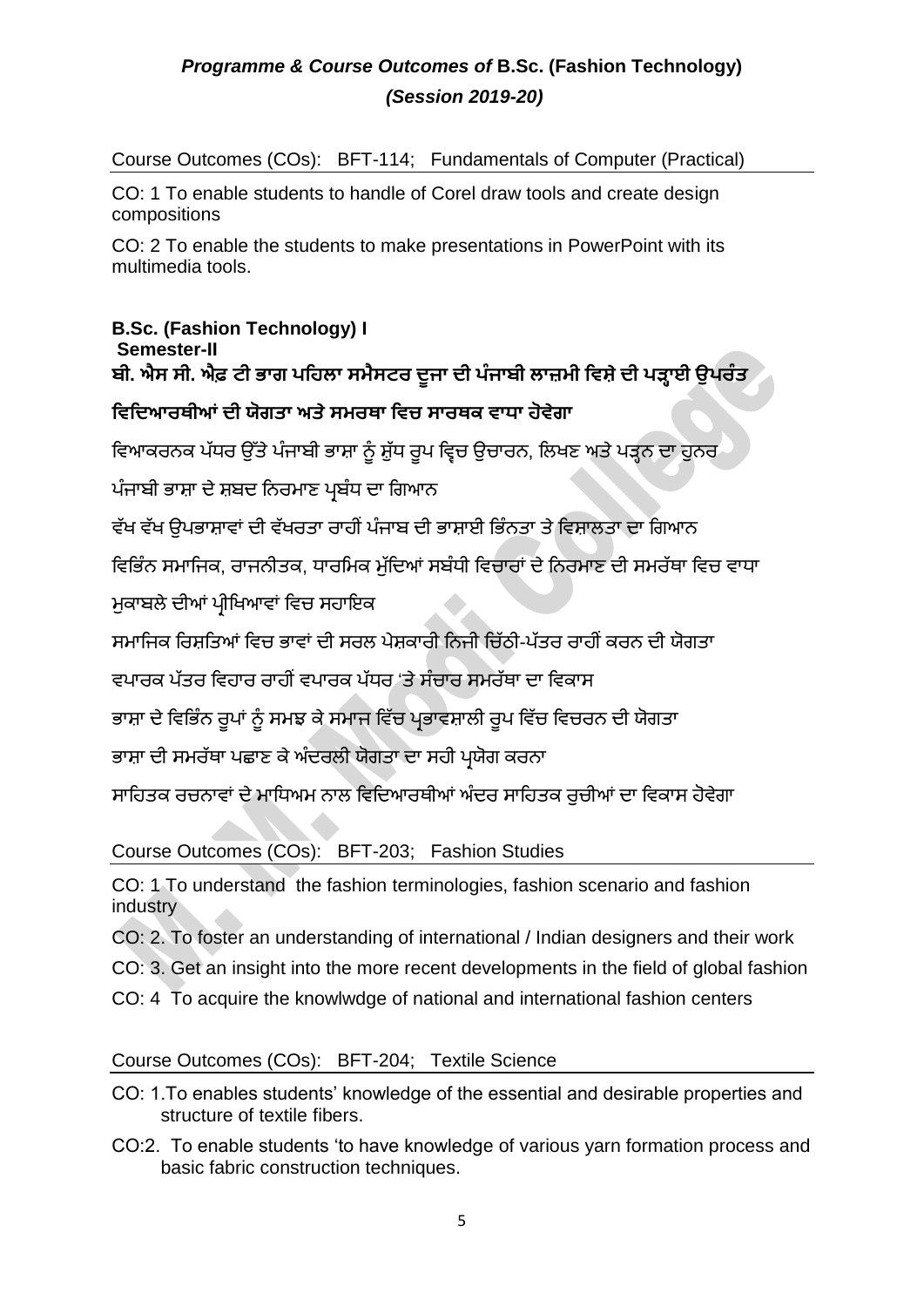Course Outcomes (COs): BFT-212; Sewing Techniques & Equipment's (Practical)

CO: 1 To acquaint the students with the basics of apparel construction.

- CO: 2. To have working knowledge of tools and equipment used in sewing.
- CO: 3 Identification of different types of seams, seam finishes, Fullness, Plackets, Pockets sleeves and collar for various garments

CO: 4. Handling the sewing machine and the ability to do stitch basic stitches on fabric

Course Outcomes (COs): BFT-213; Fashion Illustration-I (Practical)

CO: 1 To acquaint the students with the basics of fashion illustration concepts and techniques.

CO: 2 To enable students to draw fashion and model figures indifferent poses

CO: 3To develop drawing skills required for designing through line and shading exercises.

Course Outcomes (COs): BFT-214; Textile Science-1

CO:1. To enables the students to identify different types of yarns and weaves.

CO:2. To enhance the knowledge of the students about crimp, twist in yarn.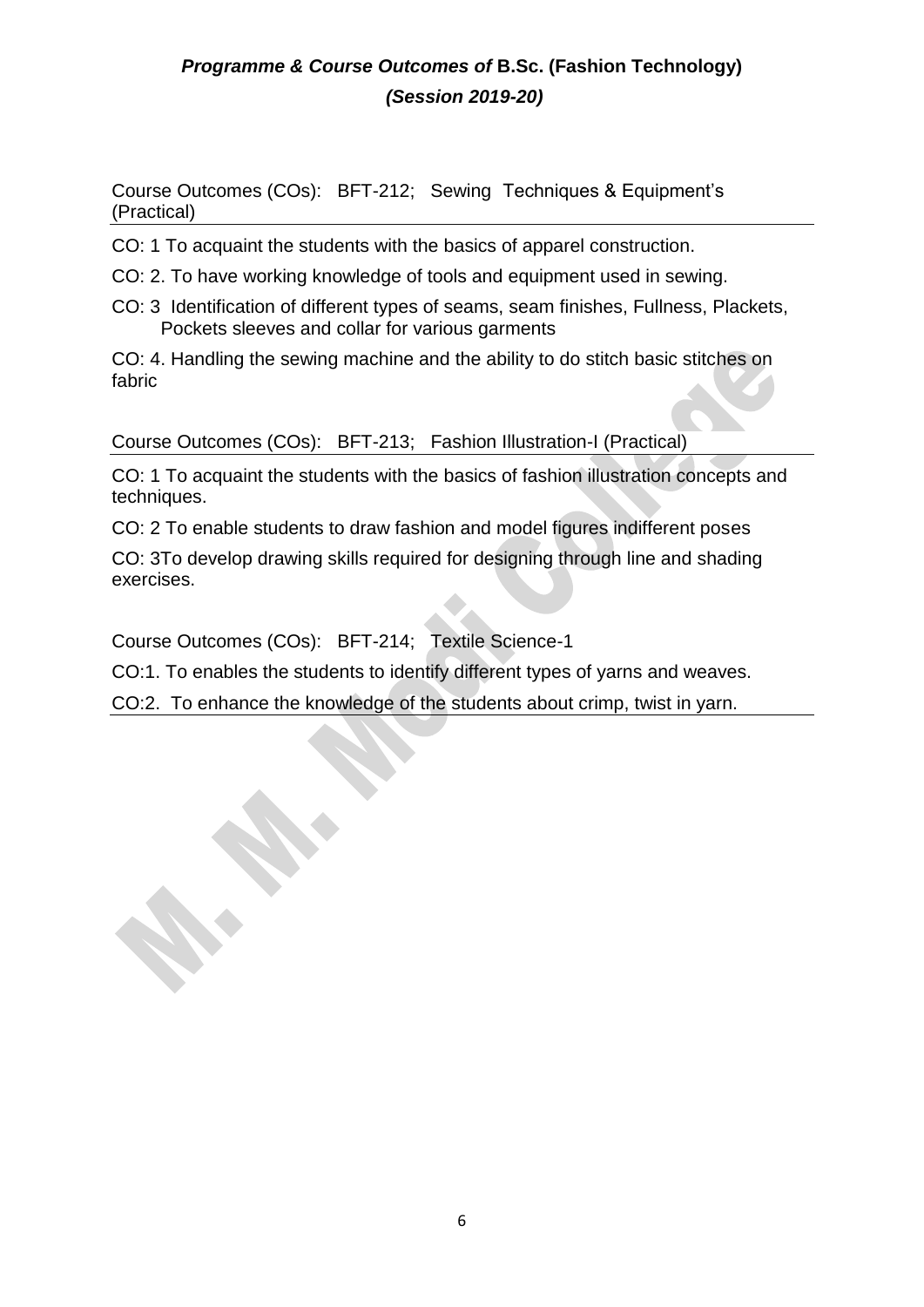**Course Outcomes (COs)**

### **Semester-III (Exam: November/December)**

### **Theory Papers**

| Paper          | <b>Paper Name</b>                                 |
|----------------|---------------------------------------------------|
| Code           |                                                   |
|                | Punjabi Compulsory/ Punjabi Compulsory Mudla Gyan |
| <b>BFT-301</b> | <b>Textile Science-II</b>                         |
| <b>BFT-404</b> | Computer Aided Fashion Design-I                   |
| <b>BFT-303</b> | <b>History of Indian Costumes</b>                 |

Colores C

### **Practical Papers**

| Paper<br>Code  | Paper Name                             |
|----------------|----------------------------------------|
| <b>BFT-414</b> | <b>Computer Aided Fashion Design-I</b> |
| <b>BFT-314</b> | <b>Fashion Illustration-I</b>          |
| <b>BFT-315</b> | <b>Garment Construction-I</b>          |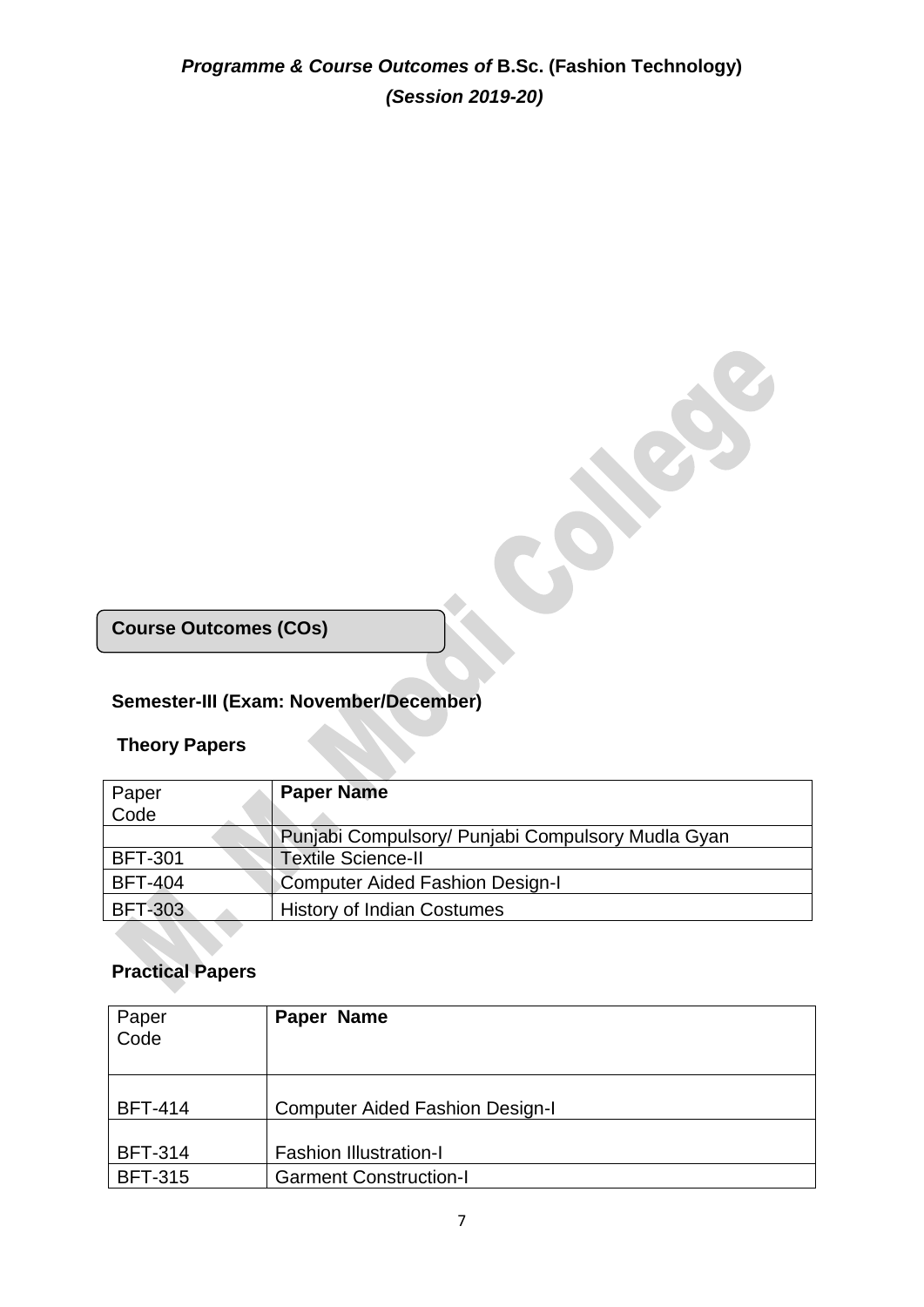### *Programme & Course Outcomes of* **B.Sc. (Fashion Technology)**

### *(Session 2019-20)*

| ๊ |
|---|
|   |

#### **Semester-IV (Exam: April/May)**

#### **Theory Papers**

| Paper          | <b>Paper Name</b>                                 |
|----------------|---------------------------------------------------|
| Code           |                                                   |
|                | Punjabi Compulsory/ Punjabi Compulsory Mudla Gyan |
| <b>BFT-401</b> | <b>Environmental and Road Safety Awareness</b>    |
| <b>BFT-402</b> | <b>History of World Costumes</b>                  |
| <b>BFT-403</b> | <b>Apparel Manufacturing Technology</b>           |
| <b>BFT-302</b> | <b>Indian Textiles</b>                            |

### **Practical Papers**

| Paper<br>Code  | Paper Name                      |
|----------------|---------------------------------|
|                |                                 |
| <b>BFT-412</b> | <b>Fashion Illustration-III</b> |
|                |                                 |
| <b>BFT-312</b> | <b>Surface Ornamentation</b>    |
|                |                                 |
| <b>BFT-415</b> | <b>Draping and Grading</b>      |

### **ਬੀ. ਐਸ ਸੀ. ਐਫ਼ ਟੀ ਭਾਗ ਦੂਜਾ ਸਮੈਸਟਰ ਤੀਜਾ ਦੀ ਪੰ ਜਾਬੀ ਲਾਜ਼ਮੀ ਹਿਸ਼ੇਦੀ ਪੜ੍ਹਾਈ ਉਪਰੰ ਤ ਹਿਹਦਆਰਥੀਆਂਦੀ ਯੋਗਤਾ ਅਤੇਸਮਰਥਾ ਹਿਚ ਸਾਰਥਕ ਿਾਧਾ ਿੋਿੇਗਾ**

ਵਿਦਿਆਰਥੀਆਂ ਨੂੰ ਗੌਰਵਮਈ ਇਤਿਹਾਸ ਦਾ ਗਿਆਨ ਹੋਵੇਗਾ

ਸਾਹਿਤਕ ਰੁਪਾਕਾਰ ਨਾਵਲ ਰਾਹੀਂ ਜ਼ਿੰਦਗੀ ਦੀ ਵਿਸ਼ਾਲਤਾ ਨੂੰ ਸਮਝਣ ਦੀ ਯੋਗਤਾ ਦਾ ਵਿਕਾਸ

ਵਾਕ ਬਣਤਰ ਦੇ ਗਿਆਨ ਰਾਹੀਂ ਵਿਦਿਆਰਥੀ ਆਪਣੇ ਭਾਵਾਂ ਦਾ ਸੰਚਾਰ ਸੁਚੱਜੇ ਢੰਗ ਨਾਲ ਕਰ ਸਕਣਗੇ ਵਪਾਰਕ ਅਦਾਰਿਆਂ ਵਿਚ ਦਫ਼ਤਰੀ ਕੰਮਕਾਜ ਵਿਚ ਵਰਤੀ ਜਾਂਦੀ ਰਾਜ ਭਾਸ਼ਾ ਪੰਜਾਬੀ ਦੀ ਤਕਨੀਕੀ ਜਾਣਕਾਰੀ ਰਾਹੀਂ ਰੁਜ਼ਗਾਰ ਸੰਭਾਵਨਾਵਾਂ ਵਿਚ ਵਾਧਾ

ਸਾਹਿਤਕ ਰੂਪਾਂ ਦੀ ਸਿਧਾਂਤਕ ਸਮਝ ਦੇ ਨਾਲ ਉਹ ਵੱਖ ਵੱਖ ਸਾਹਿਤ ਰੂਪਾਂ ਵਿਚ ਸਾਹਿਤ ਰਚਣ ਦੇ ਯੋਗ ਹੋਣਗੇ ਸਾਹਿਤਕਾਰ ਦੇ ਜੀਵਨ ਸਫ਼ਰ ਦਾ ਗਿਆਨ ਵਿਦਿਆਰਥੀਆਂ ਨੂੰ ਰਚਨਾਕਾਰ ਦੇ ਸਾਹਿਤਕ ਦ੍ਰਿਸ਼ਟੀਕੋਣ ਨੂੰ ਸਮਝਣ ਵਿਚ ਸਹਾਈ ਹੋਵੇਗਾ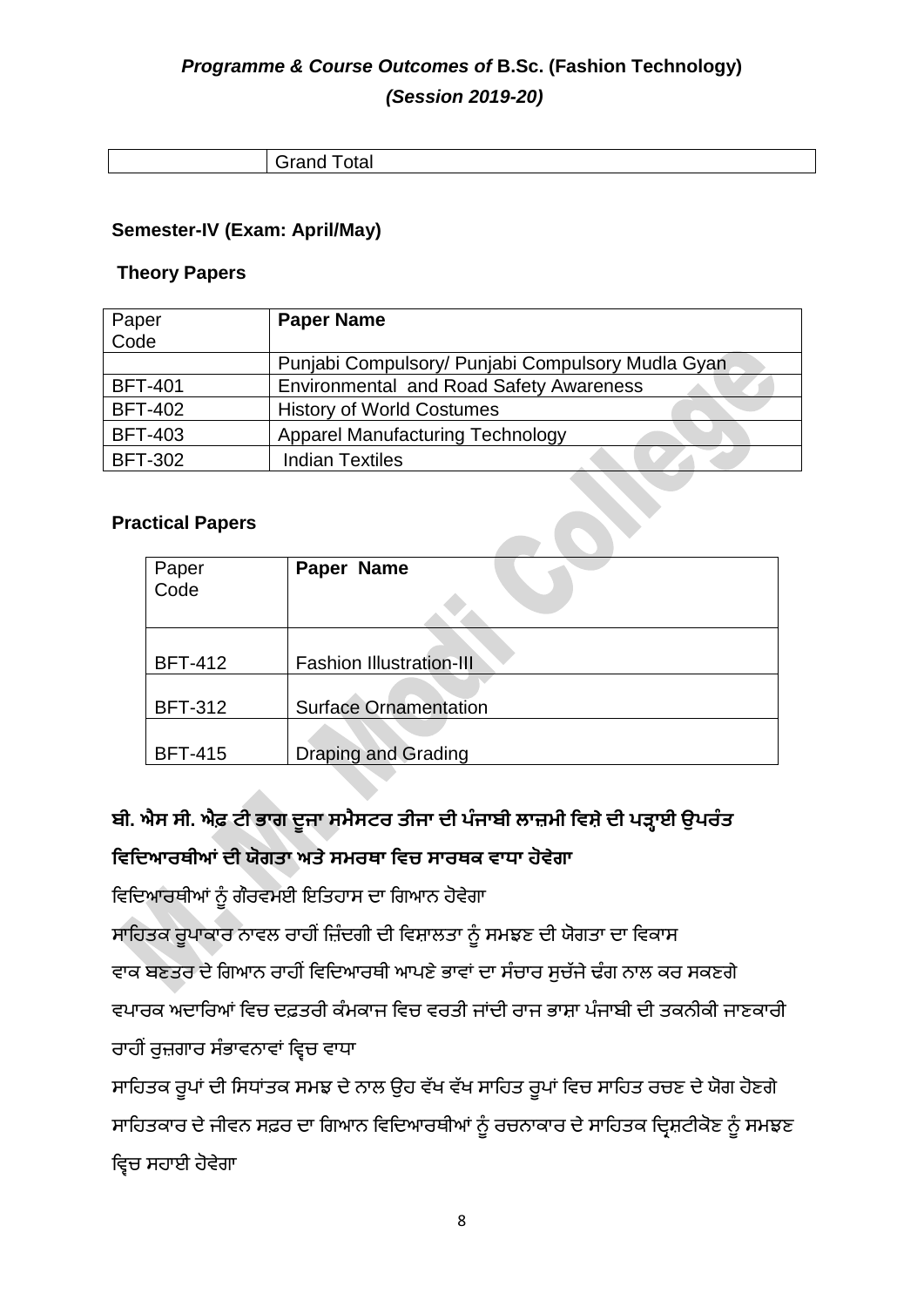#### Course Outcomes (COs): BFT-301; Textile Science

- CO: 1 To provide comprehensive knowledge about concept of various dyeing & printing methods
- CO: 2. To enhance knowledge about different kinds of weaves and knits.
- CO: 3 To acquaint the students about different types of finishes and their application

#### . Course Outcomes (COs): BFT-404; Computer Aided Fashion Design- 1

CO: 1 To acquaint students with knowledge of CAD based application in fashion designing

### Course Outcomes (COs): BFT-303; History of Indian Costumes

CO: 1 To give an insight about evolution of Indian costumes since ancient times.

CO: 2 To understand the importance and relevance of Indian costumes as an inspiration for design creations.

Course Outcomes (COs): BFT-414; Computer Aided Fashion Design- 1 (Practical)

- CO: 1 Application of tools of Coral Draw and Photoshop for making design compositions for textiles and apparel
- CO: 2. To enable students to develop textures and patterns using CAD softwares

### Course Outcomes (COs): BFT-314; Fashion Illustration-II (Practical)

- CO: 1 To enable students to understand design through drawings
- CO: 2 To enable the students to illustrate garment details
- Co: 3 To make students aware the importance of client profile in designing.

### Course Outcomes (COs): BFT-315; Garment construction-I (Practical)

- CO: 1 To acquaint students with the techniques and skills of pattern drafting and working patterns
- CO: 2 To enable students to obtain harmony between the pattern and design of the garment

### **Semester-IV**

### **ਬੀ. ਐਸ ਸੀ. ਐਫ਼ ਟੀ ਭਾਗ ਦੂਜਾ ਸਮੈਸਟਰ ਚੌਥਾ ਦੀ ਪੰ ਜਾਬੀ ਲਾਜ਼ਮੀ ਹਿਸ਼ੇਦੀ ਪੜ੍ਹਾਈ ਉਪਰੰ ਤ**

**ਹਿਹਦਆਰਥੀਆਂ ਦੀ ਯੋਗਤਾ ਅਤੇਸਮਰਥਾ ਹਿਚ ਸਾਰਥਕ ਿਾਧਾ ਿੋਿੇਗਾ**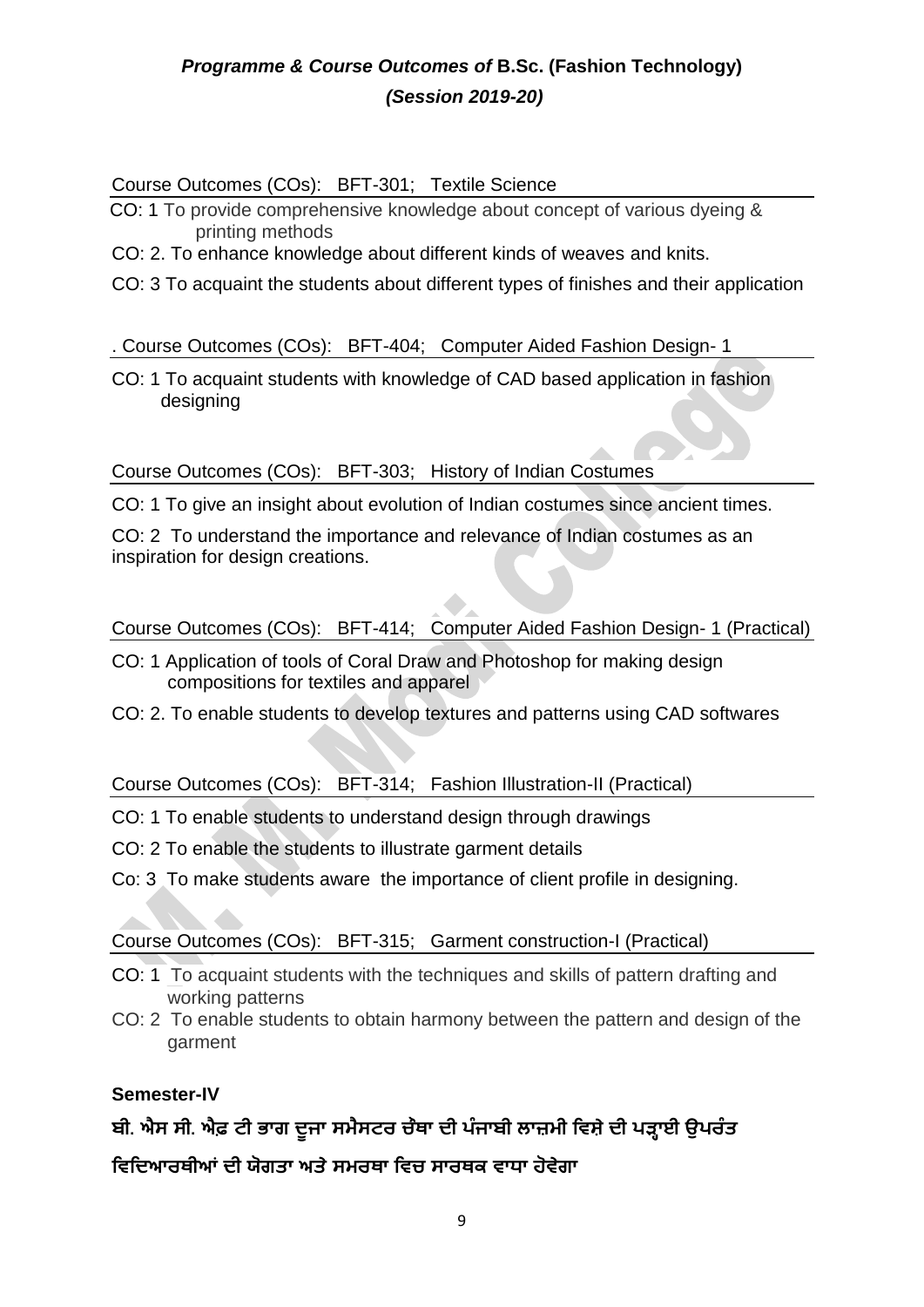ਕਵਿਤਾ ਨੰ ਪੜਦਿਆਂ ਵਿਦਿਆਰਥੀਆਂ ਅੰਦਰ ਸਾਹਿਤਕ ਰਚੀ ਦਾ ਵਿਕਾਸ ਹੋਵੇਗਾ

ਕਵਿਤਾ ਵਿਦਿਆਰਥੀਆਂ ਦੀ ਕਲਪਨਾ ਸ਼ਕਤੀ ਦਾ ਵਿਕਾਸ ਕਰੇਗੀ

ਕਵਿਤਾ ਦੁਆਰਾ ਵਿਦਿਆਰਥੀਆਂ ਸ਼ਬਦ ਦੀ ਸਮਰੱਥਾ ਅਤੇ ਪਰਤਾਂ ਬਾਰੇ ਸਹੀ ਅਰਥਾਂ ਵਿਚ ਜਾਣਨਗੇ।

ਵਿਦਿਆਰਥੀਆਂ ਨੰ ਸਾਹਿਤਕ ਲਹਿਰਾਂ ਦਾ ਗਿਆਨ ਉਹਨਾਂ ਦੀ ਸਾਹਿਤਕ ਸਿਰਜਣਾ ਦੇ ਹਨਰ ਨੰ ਨਿਖਾਰੇਗਾ

ਪੰਜਾਬੀ ਭਾਸ਼ਾ ਦਾ ਪਿਛੋਕੜ ਦਾ ਗਿਆਨ ਵਿਦਿਆਰਥੀਆਂ ਨੰ ਮਾਂ ਬੋਲੀ ਪੰਜਾਬੀ ਦੇ ਮਾਣਯੋਗ ਮੱਲਾਂ ਨਾਲ ਜੋੜੇਗਾ

ਗੁਰਮੁਖੀ ਲਿੱਪੀ ਦੀ ਵਿਕਾਸ ਪ੍ਰਕਿਰਿਆ ਬਾਰੇ ਪੜ੍ਹਦੇ ਹੋਏ ਵਿਦਿਆਰਥੀ ਭਾਸ਼ਾ ਅਤੇ ਲਿੱਪੀ ਦੇ ਆਪਸੀ ਸਬੰਧਾਂ ਨੂੰ ਸਮਝਣਗੇ

ਲਿੱਪੀ ਨੂੰ ਸਮਝਣ ਤੋਂ ਬਾਅਦ ਭਾਸ਼ਾ ਦੀ ਸਮਰਥਾ ਪਛਾਨਣ ਦੇ ਯੋਗ ਹੋਣਗੇ

ਸਮਾਜਿਕ ਰਾਜਸੀ ਅਕਾਦਮਿਕ ਹਾਲਤਾਂ ਪ੍ਰਤੀ ਆਪਣੀ ਸੰਵੇਦਨਾ ਤੇ ਸਮਝ ਵਿਅਕਤ ਕਰਨ ਦੇ ਕਾਬਿਲ ਹੋਣਗੇ

### Course Outcomes (COs): BFT-402; History of World Costumes

CO: 1 To acquaint the students with the history and evolution of World Costumes.

Course Outcomes (COs): BFT-403: Apparel manufacturing Technology

- CO: 1.To acquaint the students with structure of apparel industry..
- CO:2. To make the students aware of the working of various departments of garment industry
- CO: 3 To expose the students to the latest practices and technological world of garment production

### Course Outcomes (COs): BFT-302 Indian Textiles

CO: 1 To acquaint the students to the world of rich and glorious Textiles and crafts of India.

CO: 2 To identify Textile crafts traditions used in a different regions of India by various communities.

### Course Outcomes (COs): BFT-412; Fashion Illustration-III (Practical)

CO: 1 To acquaint the students with various styles of garments.

CO: 2 To acquaint the students with garment designing according to different occasions.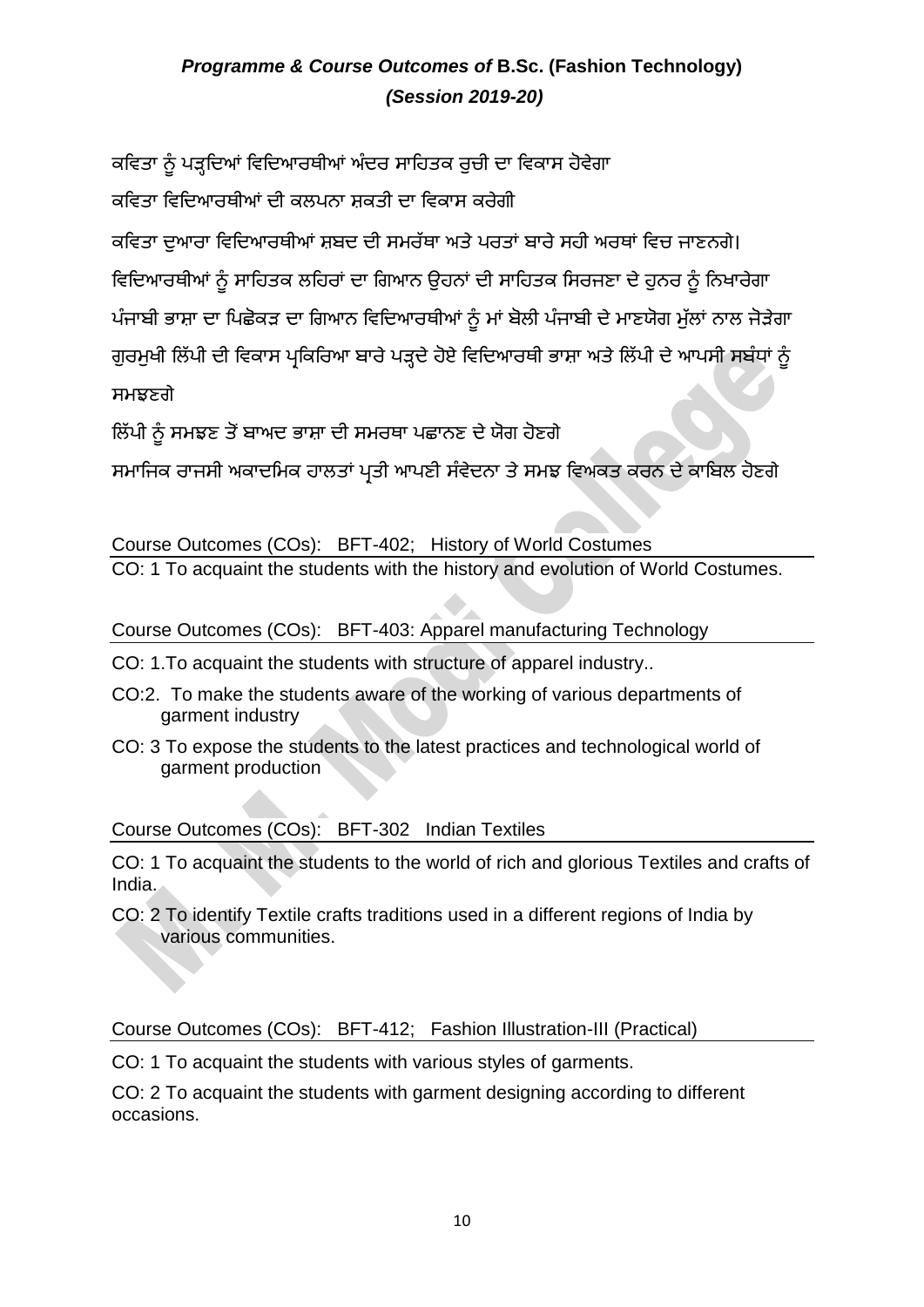Course Outcomes (COs): BFT-312; Surface Ornamentation (Practical)

- CO: 1. Understanding the basic embroidery stitches
- CO: 2. Ability to do traditional Indian embroidery and the different fabric construction **Techniques**
- CO: 3. Capacity to incorporate and develop new design using surface embellishments.

Course Outcomes (COs): BFT-415; Draping and Grading (Practical)

CO: 1 To develop structured garment using draping techniques

### **Semester-V (Exam: November/December)**

### **Theory Papers**

|                | <b>Paper Name</b>                                 |
|----------------|---------------------------------------------------|
| Paper<br>Code  |                                                   |
|                | Punjabi Compulsory/ Punjabi Compulsory Mudla Gyan |
| <b>BFT-501</b> | <b>Fashion Marketing</b>                          |
| <b>BFT-502</b> | Organisation of Fashion Industry                  |

### **Practical Papers**

| Paper<br>Code  | Paper Name                               |
|----------------|------------------------------------------|
| <b>BFT-512</b> | <b>Accessory Design and Construction</b> |
| <b>BFT-314</b> | <b>Computer Aided Fashion Design-II</b>  |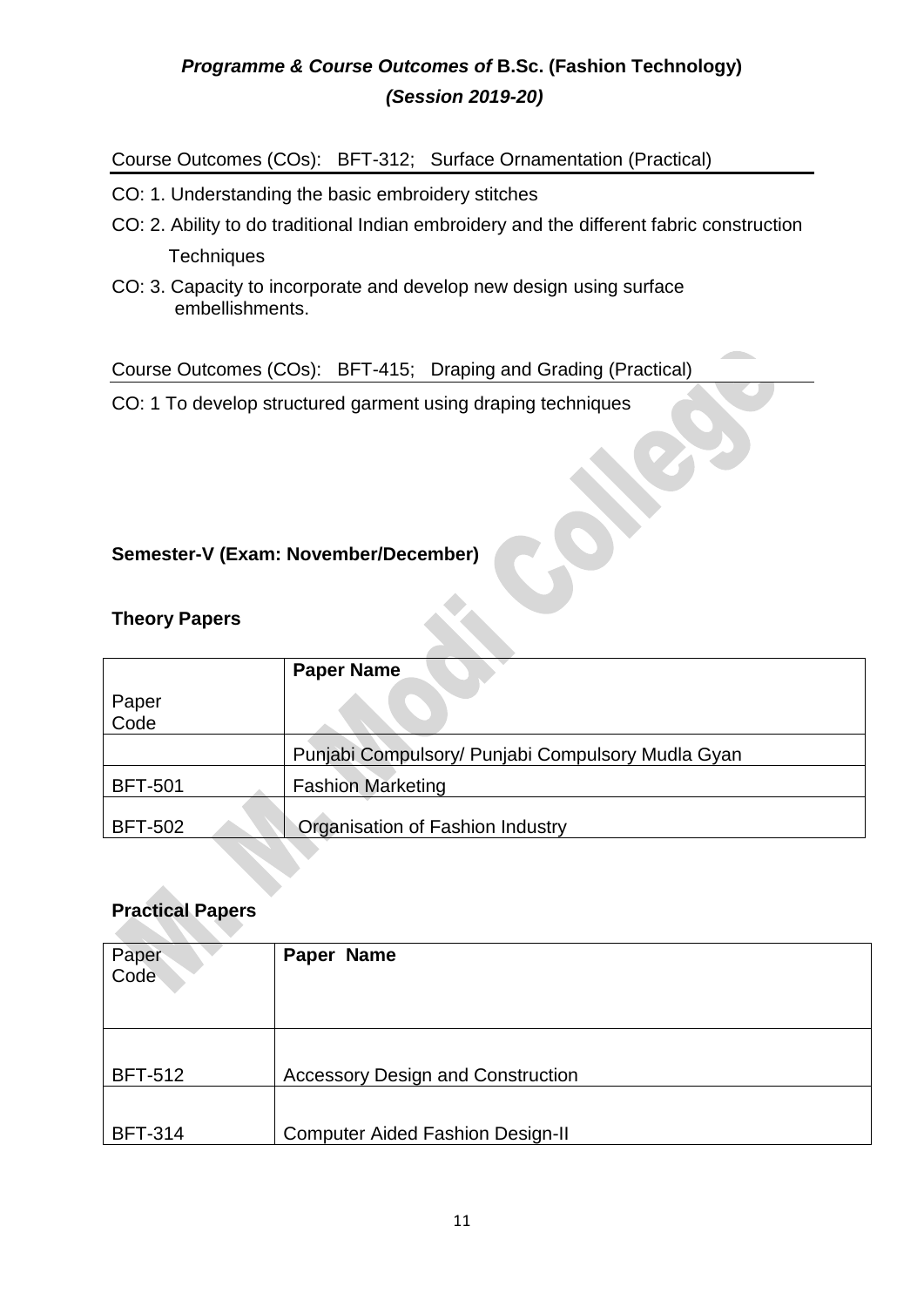| BFT-315 | Drafting, Pattern Making and Garment Construction-I |
|---------|-----------------------------------------------------|
|         | <b>Grand Total</b>                                  |

### **Semester-VI (Exam: November/December)**

### **Scheme of studies**

### **Theory Papers**

| Paper<br>Code  | <b>Paper Name</b>                                 |
|----------------|---------------------------------------------------|
|                | Punjabi Compulsory/ Punjabi Compulsory Mudla Gyan |
| <b>BFT-601</b> | <b>Fashion Merchandising</b>                      |
| <b>BFT-602</b> | <b>Personality and Clothing</b>                   |

### **Practical Papers**

| Paper<br>Code  | Paper Name                                     |
|----------------|------------------------------------------------|
| <b>BFT-613</b> | <b>Project Work</b>                            |
| <b>BFT-614</b> | Fashion Design and Construction (Fashion Show) |
| <b>BFT-615</b> | Portfolio                                      |
|                | <b>Grand Total</b>                             |

### **ਬੀ. ਐਸ ਸੀ. ਐਫ਼ ਟੀ ਭਾਗ ਤੀਜਾ ਸਮੈਸਟਰ ਪੰ ਜਿਾਂ ਦੀ ਪੰ ਜਾਬੀ ਲਾਜ਼ਮੀ ਹਿਸ਼ੇਦੀ ਪੜ੍ਹਾਈ ਉਪਰੰ ਤ ਹਿਹਦਆਰਥੀਆਂ ਦੀ ਯੋਗਤਾ ਅਤੇਸਮਰਥਾ ਹਿਚ ਸਾਰਥਕ ਿਾਧਾ ਿੋਿੇਗਾ**

ਵਿਦਿਆਰਥੀਆਂ ਅੰਦਰ ਸਾਹਿਤ ਦੇ ਪ੍ਰਯੋਜਨ ਅਤੇ ਤੱਤਾਂ ਦੀ ਜਾਣਕਾਰੀ ਸਿਰਜਣਾਤਮਕ ਰੁਚੀਆਂ ਦਾ ਵਿਕਾਸ ਕਰੇਗੀ

ਸਾਹਿਤਕ ਰੂਪਾਕਾਰ ਨਾਵਲ ਰਾਹੀਂ ਜ਼ਿੰਦਗੀ ਦੀ ਵਿਸ਼ਾਲਤਾ ਅਤੇ ਮਨੁੱਖੀ ਅਸਤਿਤਵ ਦੇ ਸਮਕਾਲੀ ਅਤੇ ਚਿਰਕਾਲੀ ਸੰਕਟਾਂ ਨੂੰ ਸਮਝਣ ਦੀ ਯੋਗਤਾ ਦਾ ਵਿਕਾਸ

ਨਾਵਲ ਰੂਪਾਕਾਰ ਰਾਹੀੰ ਜੀਵਨ ਸਰੋਕਾਰਾਂ ਦੀ ਪੇਸ਼ਕਾਰੀ ਵਿਦਿਆਰਥੀਆਂ ਅੰਦਰ ਮਾਨਵੀ ਸੰਵੇਦਨਾ ਨੂੰ ਜਗਾਏਗੀ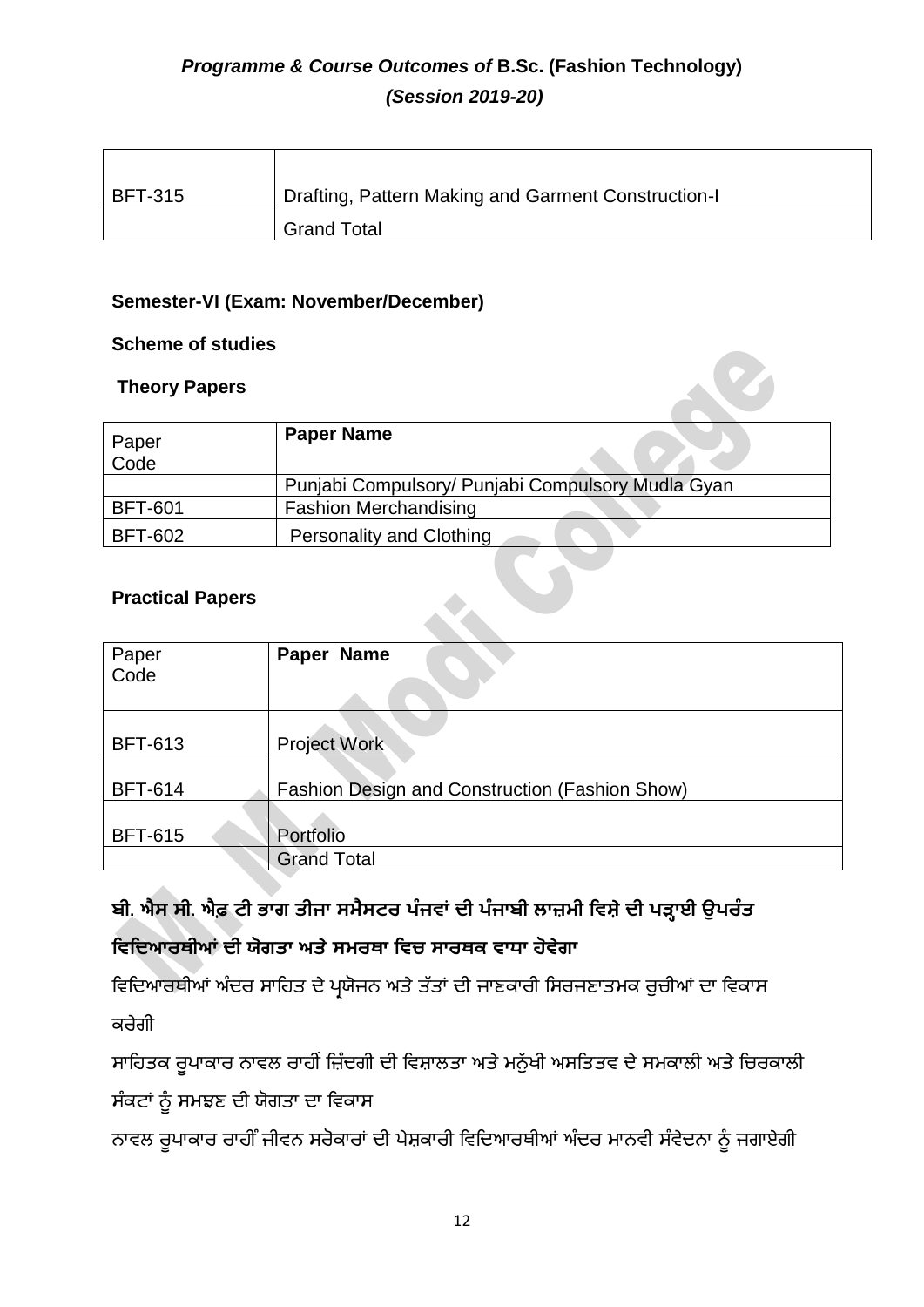ਪੰਜਾਬੀ ਭਾਸ਼ਾ ਦੇ ਸਿਧਾਂਤਕ ਸੰਕਲਪਾਂ ਦੀ ਜਾਣਕਾਰੀ ਵਾਹਰਕ ਭਾਸ਼ਾ ਦੇ ਸੰਗਠਨ ਨੰ ਸਮਝਣ ਵਿਚ ਸਹਾਈ ਹੋਵੇਗਾ

ਵਿਭਿੰਨ ਸਮਾਜਿਕ ਸਭਿਆਚਰਕ ਤੇ ਵਾਤਾਵਰਨਕ ਵਿਸ਼ਿਆਂ ਦਾ ਗਿਆਨ ਮਕਾਬਲੇ ਦੀਆਂ ਪੀਖਿਆਵਾਂ ਵਿਚ

### ਸਹਾਇਕ

Course Outcomes (COs): BFT-501: Fashion Marketing

CO: 1 To develop an insight among students in Fashion Markets

CO: 2. To acquaint the students with the importance of marketing and principles of marketing in the fashion apparel market.

. Course Outcomes (COs): BFT-502: Organization of fashion Industry

CO: 1 To provide fundamental knowledge of organizational structure and working of Apparel Industry.

CO: 2. To impart knowledge regarding marketing channels and operational policies in garment retail sector.

CO: 3 To understand various segments of apparel sector for Channelizing interest area.

Course Outcomes (COs): BFT-512; Accessory Design and Construction (Practical)

CO: 1 To acquaint students with knowledge of developing innovative and creative fashion, home and contract products for diverse textile markets.

Co: 2 Apply knowledge of design elements and principles, product, market and technology to critique of

fashion, textile and textile product design work.

Course Outcomes (COs): BFT-314; Computer Aided Fashion Design-II (Practical)

CO: 1 To acquaint the students with the use & application of design elements like Lines, Shapes, Texture & color to form a good design with CAD

CO: 2. To develop the aesthetic and creative sense for designing using digital medium through knowledge of principles of design

Course Outcomes (COs): BFT-315: Drafting, Pattern Making and Garment Construction -I (Practical)

CO: 1 To inculcate ability to develop western wear garments

CO:2 Capacity to develop women's and men's wear .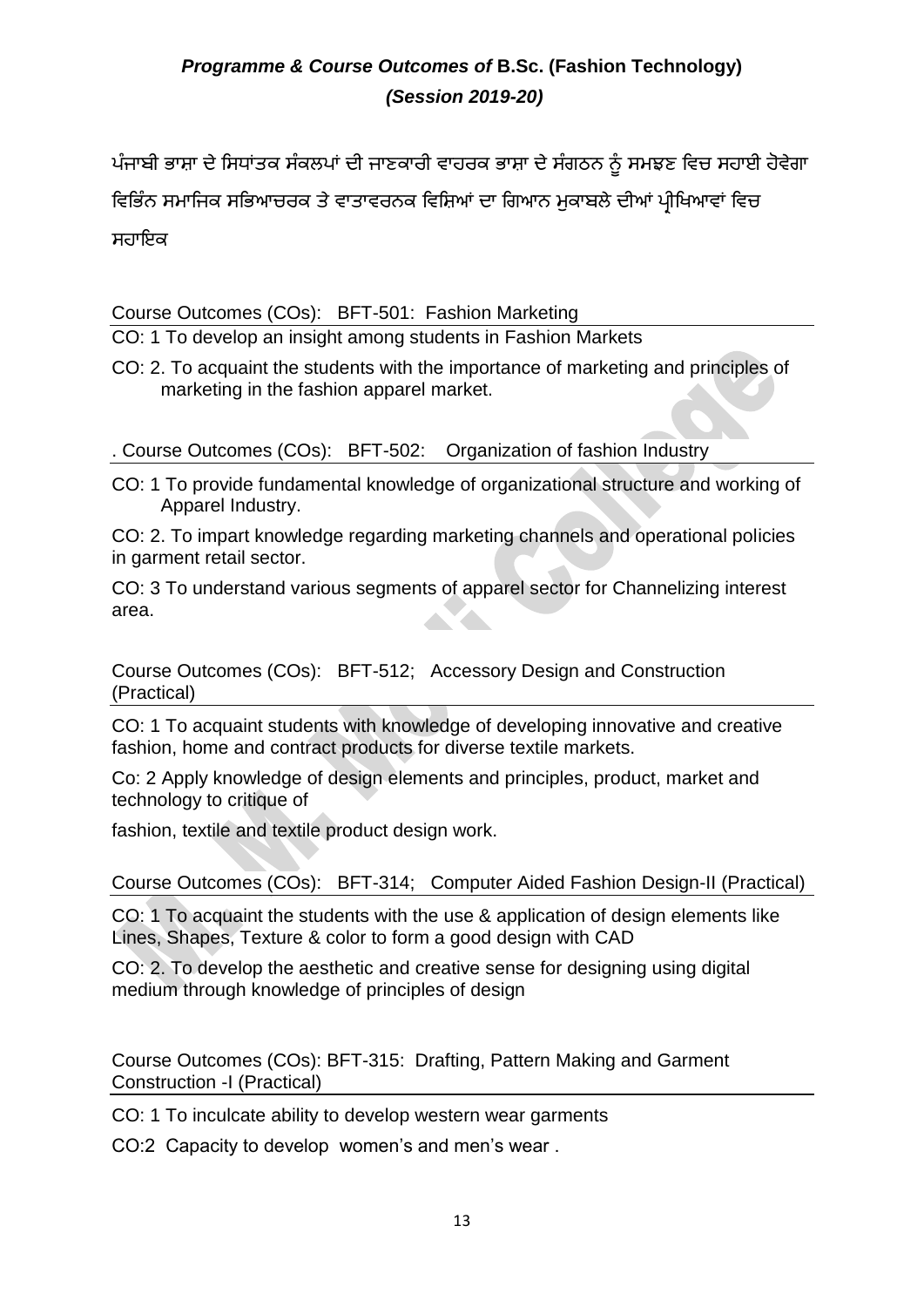### **ਬੀ. ਐਸ ਸੀ. ਐਫ਼ ਟੀ ਭਾਗ ਤੀਜਾ ਸਮੈਸਟਰ ਛੇਿਾਂ ਦੀ ਪੰ ਜਾਬੀ ਲਾਜ਼ਮੀ ਹਿਸ਼ੇਦੀ ਪੜ੍ਹਾਈ ਉਪਰੰ ਤ ਹਿਹਦਆਰਥੀਆਂ ਦੀ ਯੋਗਤਾ ਅਤੇਸਮਰਥਾ ਹਿਚ ਸਾਰਥਕ ਿਾਧਾ ਿੋਿੇਗਾ**

ਅੰਗਰੇਜ਼ੀ ਤੋਂ ਪੰਜਾਬੀ ਅਨਵਾਦ ਕਰਦੇ ਹੋਏ ਭਾਸ਼ਾਈ ਸਾਂਝਾਂ ਅਤੇ ਵਖਰੇਵਿਆਂ ਬਾਰੇ ਜਾਨਣ ਦੇ ਸਮਰੱਥ ਹੋਣਗੇ

ਸਿਵਲ ਪ੍ਰੀਖਿਆਵਾਂ ਵਿਚ ਪੰਜਾਬੀ ਭਾਸ਼ਾ ਦਾ ਅਧਿਐਨ ਉਹਨਾਂ ਨੂੰ ਮਜਬੂਤ ਆਧਾਰ ਪ੍ਰਦਾਨ ਕਰੇਗਾ

ਵਿਦਿਆਰਥੀ ਤਕਨੀਕ ਦੇ ਦੌਰ ਵਿਚ ਹੰਦੇ ਹੋਏ ਲੋਕਧਾਰਾਈ ਰਪਾਂਤਰਣ ਦੇ ਬੋਧ ਬਾਰੇ ਗਿਆਨ ਹਾਸਿਲ ਕਰਨਗੇ

ਵਿਦਿਆਰਥੀਆਂ ਵਿਚ ਅਨਵਾਦ ਰਾਹੀਂ ਬਹ-ਭਾਸ਼ਾਈ ਯੋਗਤਾ ਦਾ ਨਿਰਮਾਣ

ਵਿਦਿਆਰਥੀ ਪੰਜਾਬ ਦੀ ਲੋਕਧਾਰਾ/ਸਭਿਆਚਾਰ ਬਾਰੇ ਪ੍ਰਪਤ ਗਿਆਨ ਰਾਹੀਂ ਆਪਣੀਆਂ ਪਰੰਪਰਾਵਾਂ ਦਾ

ਸਮਕਾਲ ਨਾਲ ਵਰ ਮੇਚ ਕੇ ਮਲਾਂਕਣ ਕਰਨ ਦੇ ਸਮਰੱਥ ਹੋਣਗੇ

ਵਿਦਿਆਰਥੀ ਮੀਡੀਆ ਤੇ ਤਕਨੀਕ ਰਾਹੀਂ ਲੋਕਧਾਰਾਈ ਅੰਸ਼ਾਂ ਦੀ ਕੀਤੀ ਜਾ ਰਹੀ ਪੇਸ਼ਕਾਰੀ ਸਬੰਧੀ ਪੱਖ ਤੇਵਿਪੱਖ

ਵਿਚ ਆਪਣੇ ਵਿਚਾਰ ਬਣਾੳਣ ਦੇ ਸਮਰੱਥ ਹੋਣਗੇ

ਪੰਜਾਬੀ ਭਾਸ਼ਾ ਦੇ ਵਿਆਕਰਨਕ ਸੰਗਠਨ ਵਿਚ ਕਾਰਜਸ਼ੀਲ ਤਕਨੀਕੀ ਪੱਖਾਂ ਦੀ ਜਾਣਕਾਰੀ ਉਹਨਾਂ ਨੂੰ ਮਿਆਰੀ

ਭਾਸ਼ਾ ਸਿਰਜਣ ਦੇ ਸਮਰੱਥ ਬਣਾਏਗੀ

Course Outcomes (COs): BFT-601: Fashion Merchandising

CO: 1 Understanding the process and organizational structure of fashion merchandising.

CO: 2. Capacity to relate to what was learnt in the class room to the industry

. Course Outcomes (COs): BFT-602: Personality and Clothing

- CO: 1 To provide fundamental knowledge relation of clothing to physical and mental health of wearer
- CO: 2. Understanding factors affecting selection of clothing
- CO: 3 To understand the clothing psychology of the persons
- CO: 4 To study different types of personalities in relation to clothing.

Course Outcomes (COs): BFT-613; Project Work (Practical)

CO: 1 Utilize elements and principles of design in designing, constructing, and/or altering textile,

apparel, and fashion products.

CO: 2 Develop a systematic, critical approach to problem solving at all levels of the design process.

CO:3 Relate the design process to the appropriate manufacturing process.